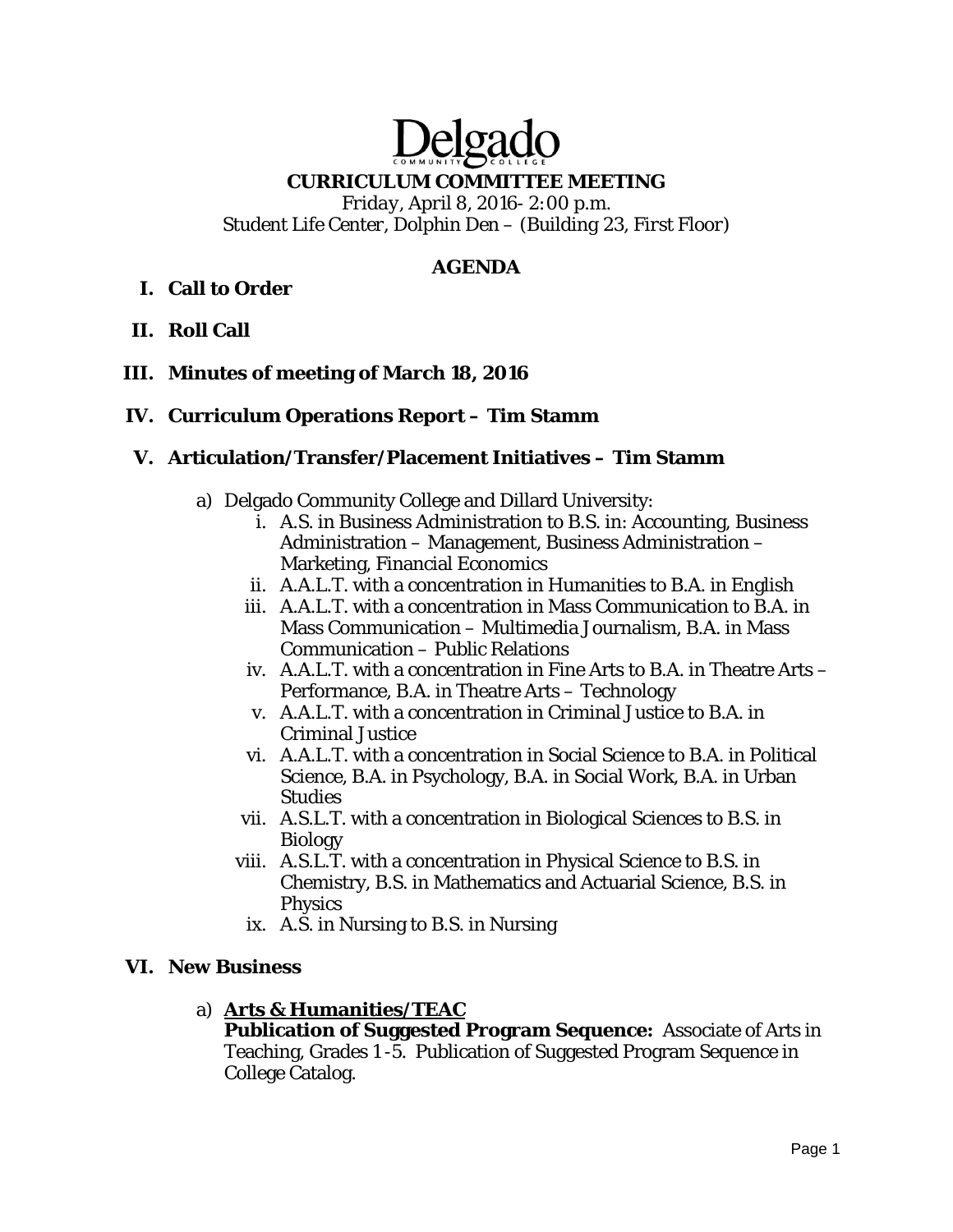# b) **Arts & Humanities/CDYC**

**Publication of Suggested Program Sequence:** Associate of Applied Science in Care and Development of Young Children. Publication of Suggested Program Sequence in College Catalog.

## c) **Business & Technology/BSMG**

**Publication of Suggested Program Sequence:** Associate of Applied Science in Business and Management. Publication of Suggested Program Sequence in College Catalog, to include the following concentrations: General Business, Human Resources Leadership/Management, Entrepreneurship/Small Business Management, Marketing, Music Business, Office Management, Real Estate, Retail Management, and Logistics Management.

## d) **Communication/ASLS**

**Publication of Suggested Program Sequence:** Associate of Arts in American Sign Language Interpreting. Publication of Suggested Program Sequence in College Catalog.

# e) **Business & Technology/CIVT/Construction Management**

**Publication of Suggested Program Sequence:** Associate of Applied Science in Civil and Construction Applied Engineering Technology, with a concentration in Construction Management. Publication of Suggested Program Sequence in College Catalog.

## f) **Business & Technology/ARCH**

**Publication of Suggested Program Sequence:** Associate of Applied Science in Architectural/Design Construction Technology. Publication of Suggested Program Sequence in College Catalog.

## g) **Business & Technology/CADD**

**Publication of Suggested Program Sequence:** Associate of Applied Science in Computer Aided Design and Drafting. Publication of Suggested Program Sequence in College Catalog.

## h) **Business & Technology/CADD**

**Publication of Suggested Program Sequence:** Certificate of Technical Studies in Computer Aided Design and Drafting. Publication of Suggested Program Sequence in College Catalog.

## i) **Business & Technology/ELET**

**Publication of Suggested Program Sequence:** Associate of Science in Electrical-Electronics Engineering Technology. Publication of Suggested Program Sequence in College Catalog.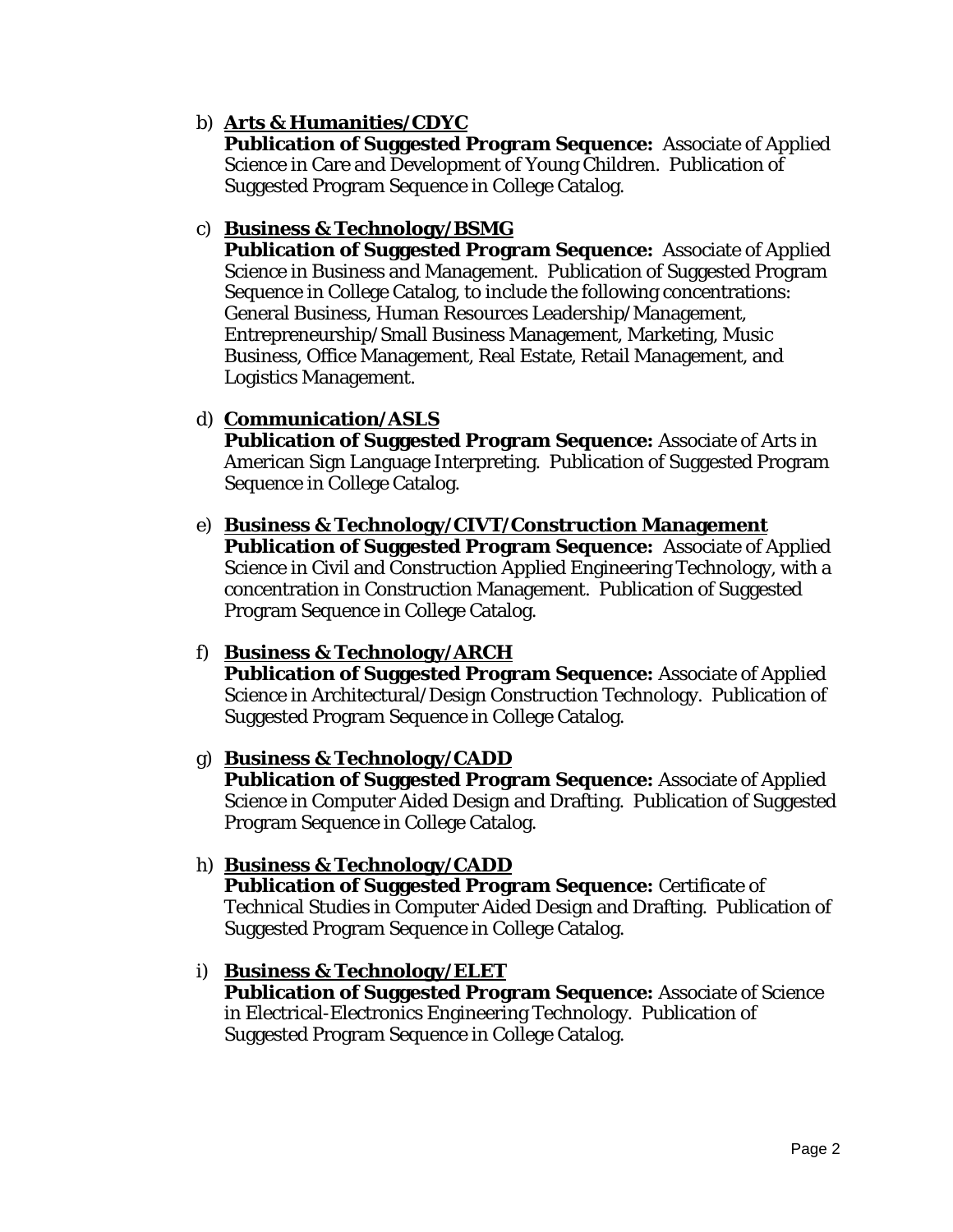# j) **Business & Technology/ELST**

**Publication of Suggested Program Sequence:** Associate of Applied Science in Electronics Service Technology, to include concentrations in: Biomedical Equipment Repair and Computer and Electronics Repair.

# k) **Business & Technology/FPTC**

**Publication of Suggested Program Sequence:** Associate of Applied Science in Fire Science Technology. Publication of Suggested Program Sequence in College Catalog.

## l) **Business & Technology/FPTC**

**Publication of Suggested Program Sequence:** Certificate of Technical Studies in Fire Science Technology. Publication of Suggested Program Sequence in College Catalog.

## m) **Technical Division/BARB**

**Publication of Suggested Program Sequence:** Technical Diploma in Barber-Styling. Publication of Suggested Program Sequence in College Catalog.

## n) **Technical Division/COSM**

**Publication of Suggested Program Sequence:** Technical Diploma in Cosmetology. Publication of Suggested Program Sequence in College Catalog.

## o) **Technical Division/CRPT**

**Publication of Suggested Program Sequence:** Certificate of Technical Studies in Carpentry. Publication of Suggested Program Sequence in College Catalog.

## p) **Technical Division/ELLT**

**Publication of Suggested Program Sequence:** Certificate of Technical Studies in Electric Line Technician. Publication of Suggested Program Sequence in College Catalog.

# q) **Technical Division/HVAC**

**Publication of Suggested Program Sequence:** Technical Diploma in Master HVAC/R. Publication of Suggested Program Sequence in College Catalog.

# r) **Technical Division/HVAC**

**Publication of Suggested Program Sequence:** Certificate of Technical Studies in Certified HVAC. Publication of Suggested Program Sequence in College Catalog.